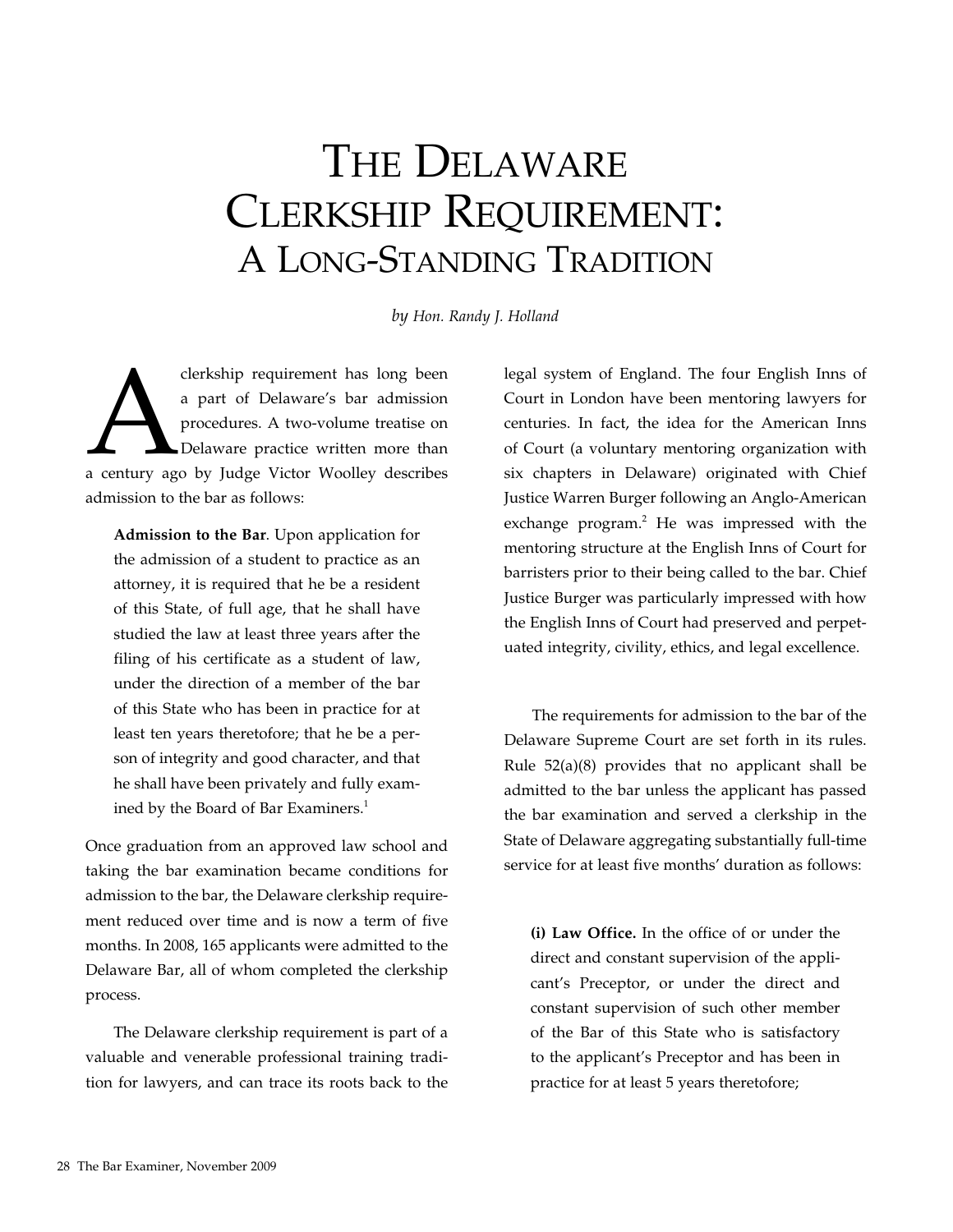**(ii) Law Clerk.** As a law clerk of a justice or judge of the courts of this State or of a United States judge residing in Delaware;

**(iii) Public Office.** In the office of the Department of Justice of the State of Delaware, the office of the Public Defender of the State of Delaware, the office of the United States

Attorney for the District of Delaware, the office of the City Solicitor of the City of Wilmington, the office of Community Legal Aid Society, Inc., the office of Delaware Volunteer Legal Services, Inc., or in the office of a related or similar organization approved by the Board, under the direct and constant supervision of a member of the Bar of this State qualified under these Rules. $3$ 

The five-month clerkship period does not have to be continuous. The clerkship period can only commence, however, after the applicant has matriculated at an approved law school. During the clerkship, the applicant must complete a list of legal activities related to the practice of law that is prepared and furnished by the Delaware Board of Bar Examiners (see Delaware Clerkship Checklist on pages 31–33). The legal activities include the following:

attendance at specific courts for various trials and hearings, arbitration or mediation, motion, arraignment, sentencing, jury selection, pretrial conference, argument, client/ witness/litigant interview, deposition, real estate closing

participation in the preparation of papers, memoranda of law, draft will and/or trust instrument

- participation in the administration of an estate and incorporation of a new company
- review of rules, case records, briefs
	- complete title search

The clerkship can be performed during or after the conclusion of law school. Almost all applicants accomplish the majority of the activities during one or more summers while they are in law school and finish any remaining activities in the months immediately after they have taken the bar examination. There is no time limit on the length of any activities,

and applicants can be compensated while they are completing the clerkship requirements; in fact, most applicants perform the clerkship requirements during the course of their employment with a private law firm or in the public sector. The activities can be completed in any order and are usually done based upon the availability of the particular task (e.g., attendance at a deposition or trial when such is scheduled).

Each applicant for admission to the bar must be vouched for by a member of the Delaware Bar who has been in practice for at least 10 years and who has been designated by the board to be the applicant's preceptor or mentor. The definition of *mentor* in Webster's Collegiate Dictionary is "a trusted counselor or guide." The Delaware Board of Bar

The clerkship can be performed during or after the conclusion of law school. Almost all applicants accomplish the majority of the activities during one or more summers while they are in law school and finish any remaining activities in the months immediately after they have taken the bar examination.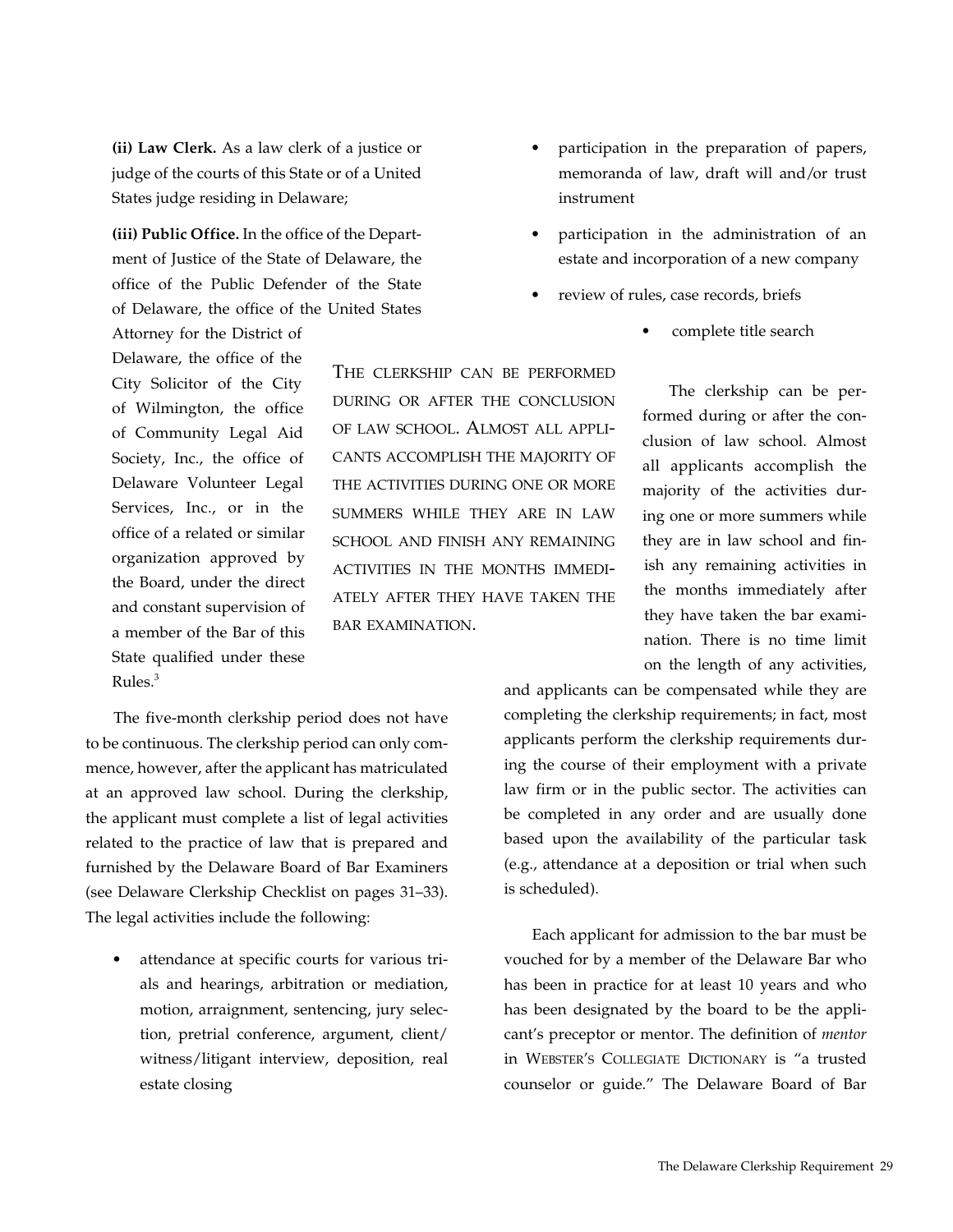Examiners' memorandum of instructions to preceptors starts with the following paragraph:

As a preceptor, you have a unique opportunity to be a guiding force and mentor to an applicant. Your frequent meetings with your applicant provide a wonderful opportunity to impart principles of appropriate lawyer conduct as a member of the Delaware Bar. By your own example, you can demonstrate the professionalism that is a hallmark of the Delaware Bar—professionalism that embodies a dedication to the principles of ethics, civility, skill, businesslike practice and a focus on service to the public, the Court and the Bar (*see* Supreme Court Rule 71). Our legacy as Delaware lawyers will be judged in part by the effectiveness with which we communicate the expectations of our profession to those who follow us, and you are in a unique position to impart those expectations at the earliest stage of a Delaware lawyer's career.4

There is only one preceptor for each applicant. Generally, either the applicant knows a Delaware attorney with 10 years of experience, or one of the attorneys or judges where he or she plans to work agrees to be the preceptor. If an applicant is not able to locate a preceptor, the Board of Bar Examiners assigns one from the "preceptor bank" of volunteers.

Prior to admission to the bar, both the applicant and the applicant's preceptor must certify to the Board of Bar Examiners that the applicant has completed the five-month clerkship and the list of legal activities. The preceptor must also represent to the Delaware Supreme Court "that the applicant is a person of good moral character and reputation and that the applicant possesses such qualities, aptitudes and disposition as fit the applicant for the practice of law."<sup>5</sup> The character and fitness assessment by the preceptor is in addition to the character and fitness investigation by the Board of Bar Examiners.

Under Board of Bar Examiners Rule 10, a preceptor has an affirmative duty to base all certifications upon specific personal knowledge and/or investigation and supervision. In making those certifications, a preceptor represents to the Delaware Supreme Court and the Board of Bar Examiners that the duties imposed by the rules have been satisfied, including (by way of example only):

- personal knowledge of or reasonable investigation of the character and fitness of the applicant,
- factual accuracy and completeness of the candidate's application for admission, and
- full compliance with the clerkship requirements set forth in Supreme Court Rule  $52(a)(8)$ .<sup>6</sup>

A preceptor may be held accountable to the Delaware Supreme Court for failure to perform adequately the duties and obligations of a preceptor.

The rules of the Delaware Supreme Court and the Board of Bar Examiners relating to preceptors and the five-month clerkship are designed to assess and instruct the applicant to the bar in two important areas, as stated in the board's memorandum of instructions to preceptors:

**1. Character and fitness of the applicant.** The duties imposed upon a preceptor under Board Rule 10 are designed to make the preceptor's sponsorship of the applicant a meaningful part of the admission process rather than a *pro forma* exercise. Board Rule 10(d)(1)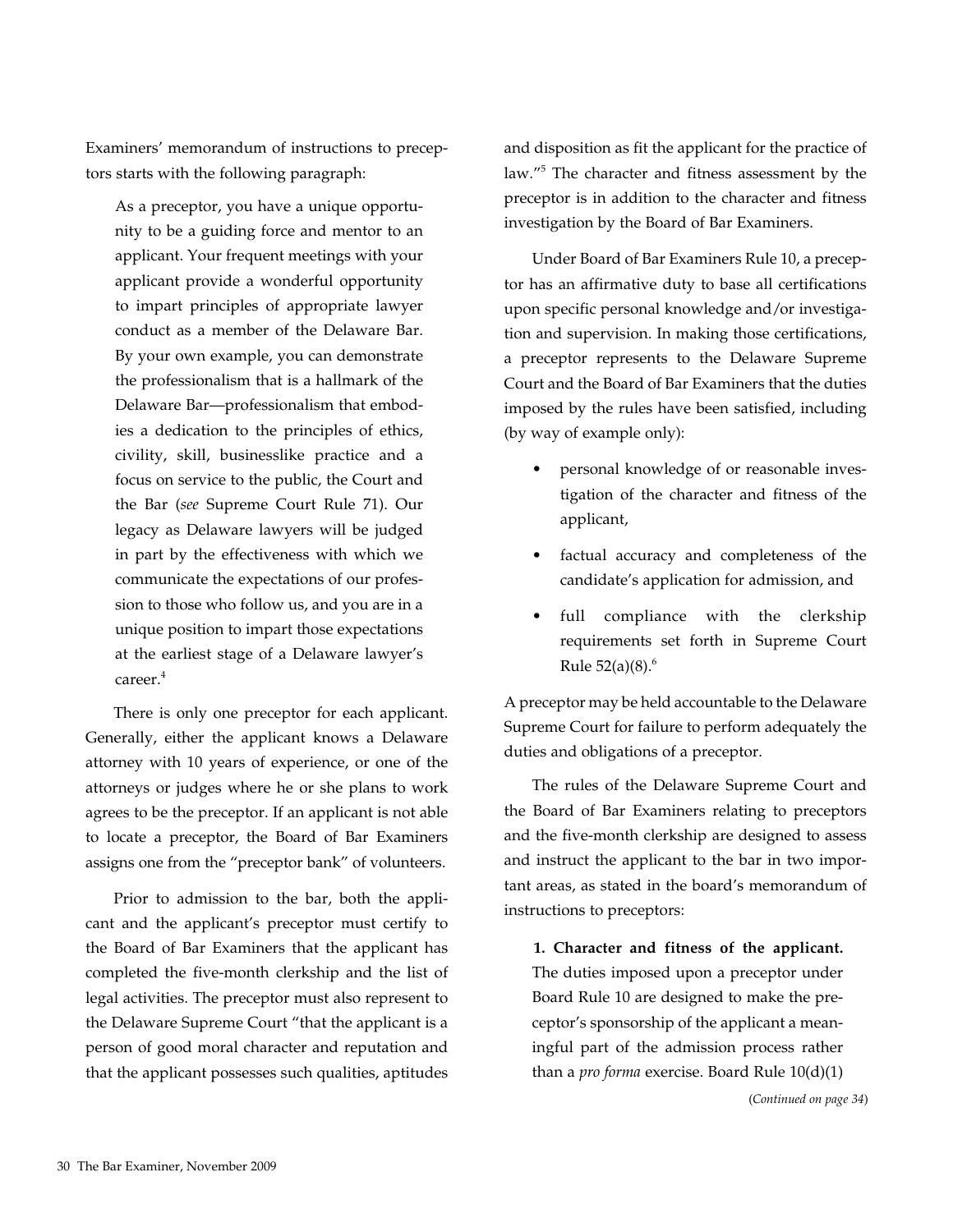| Revised 5/09                                                                                                                                                                                                                                                                                                                                                                                                                                                                                                                                                                                      |
|---------------------------------------------------------------------------------------------------------------------------------------------------------------------------------------------------------------------------------------------------------------------------------------------------------------------------------------------------------------------------------------------------------------------------------------------------------------------------------------------------------------------------------------------------------------------------------------------------|
| Clerk's Name:<br>Date:                                                                                                                                                                                                                                                                                                                                                                                                                                                                                                                                                                            |
| Address: <u>Note</u> 2008 and 2008 and 2008 and 2008 and 2008 and 2008 and 2008 and 2008 and 2008 and 2008 and 2008 and 2008 and 2008 and 2008 and 2008 and 2008 and 2008 and 2008 and 2008 and 2008 and 2008 and 2008 and 2008 and                                                                                                                                                                                                                                                                                                                                                               |
| Phone Number:                                                                                                                                                                                                                                                                                                                                                                                                                                                                                                                                                                                     |
| Preceptor's Name:                                                                                                                                                                                                                                                                                                                                                                                                                                                                                                                                                                                 |
| <b>LAW CLERK SCHEDULE OF LEGAL ACTIVITIES</b>                                                                                                                                                                                                                                                                                                                                                                                                                                                                                                                                                     |
| The following items are to be considered minimum requirements for each law<br>clerk, to be completed during the five months' clerkship and prior to admission to the Bar,<br>whether that clerkship is performed during or after the conclusion of law school.<br>Responsibility for scheduling rests on the clerk; making these arrangements is regarded<br>as an important part of the clerkship training. Either the preceptor or a qualified member<br>of the Bar of this state must sign each completed assignment. See Supreme Court Rule<br>$52(a)(8)$ and Board of Bar Examiners Rule 10. |
| <b>ASSIGNMENT</b>                                                                                                                                                                                                                                                                                                                                                                                                                                                                                                                                                                                 |
| 1. Attendance at one complete civil trial in a Justice of the Peace Court.                                                                                                                                                                                                                                                                                                                                                                                                                                                                                                                        |
| 2. One half-day visit to Family Court, including attendance at a Trial or a<br>Dependency and Neglect hearing if permitted by the sitting judge.                                                                                                                                                                                                                                                                                                                                                                                                                                                  |
| 3. Review of the Rules of Family Court.                                                                                                                                                                                                                                                                                                                                                                                                                                                                                                                                                           |
| 4. Attendance at (or audit of a tape recording of) one civil trial in Court of Common<br>Pleas. (Warning: These cases often settle at the last minute. Therefore, you should<br>begin your efforts to meet this requirement early in your clerkship.)                                                                                                                                                                                                                                                                                                                                             |
| 5. Attendance at one criminal trial in the Court of Common Pleas.                                                                                                                                                                                                                                                                                                                                                                                                                                                                                                                                 |
| 6. Attendance at one ADR Proceeding under Superior Court Civil Rules or,<br>alternatively, attendance at one arbitration or mediation in Delaware under the<br>Rules of the American Arbitration Association or any similar ADR organization.<br>Date Completed Supervised by/Bar ID                                                                                                                                                                                                                                                                                                              |
| 7. Attendance at one session of arraignments in Superior Court.                                                                                                                                                                                                                                                                                                                                                                                                                                                                                                                                   |
| 8. Attendance at one session of sentencing in Superior Court.<br>Date Completed _________ Supervised by/Bar ID __________________________________                                                                                                                                                                                                                                                                                                                                                                                                                                                 |
|                                                                                                                                                                                                                                                                                                                                                                                                                                                                                                                                                                                                   |

(*Continued*)

┓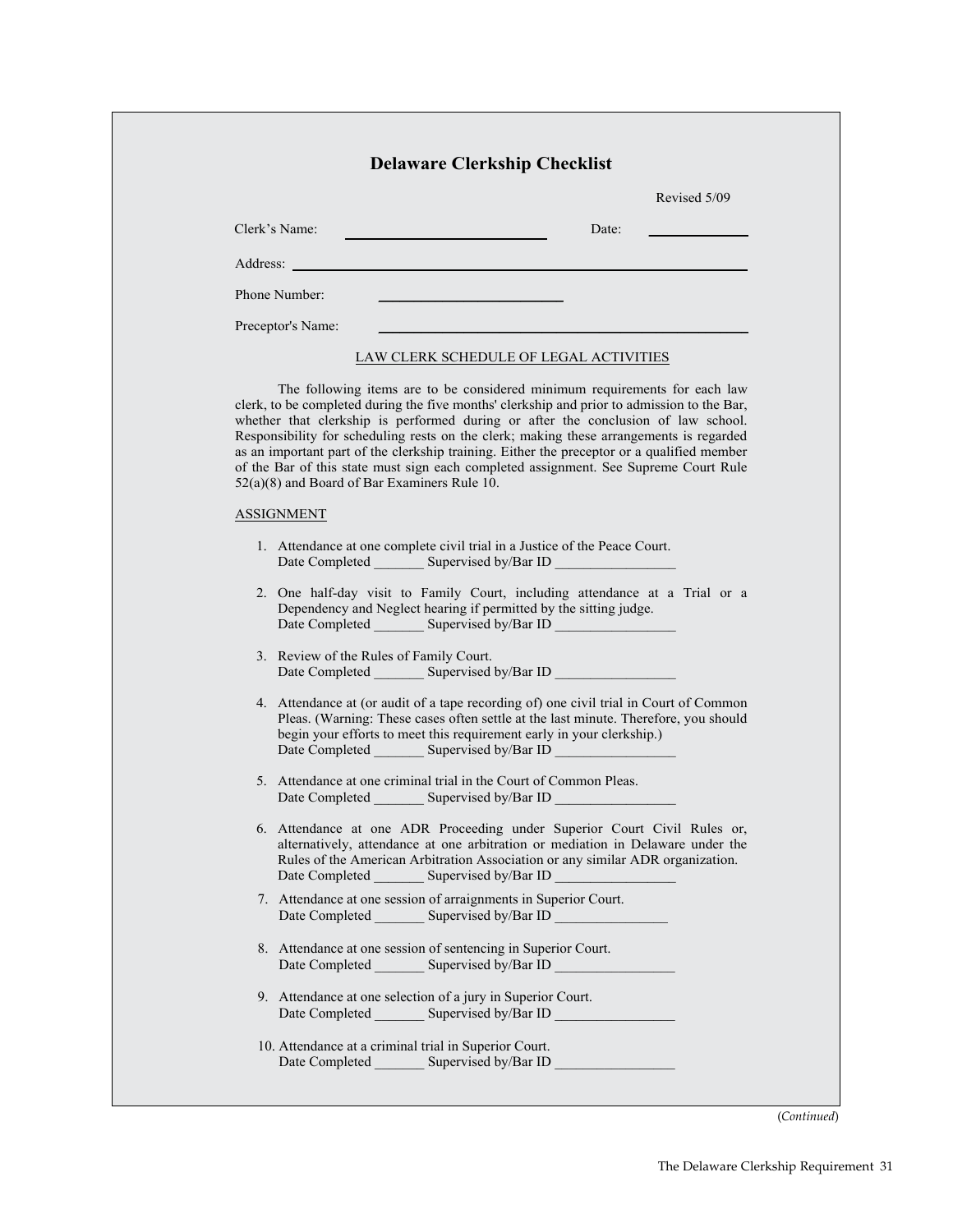ASSIGNMENT

| 11. Attendance at a pre-trial conference in District Court, Court of Chancery or<br>Superior Court.                                                                                                                                                                                                                                                                                                                                              |
|--------------------------------------------------------------------------------------------------------------------------------------------------------------------------------------------------------------------------------------------------------------------------------------------------------------------------------------------------------------------------------------------------------------------------------------------------|
| 12. Participation in the preparation of papers relating to an actual or mock motion in<br>the Superior Court, and attendance at presentation of a Superior Court motion<br>after study of the applicable motion papers and a review of the principal<br>authorities relied upon by the parties.<br>Date Completed _________ Supervised by/Bar ID __________________________________                                                              |
| 13. Attendance at a civil jury trial in Superior Court.<br>Date Completed _________ Supervised by/Bar ID __________________________________                                                                                                                                                                                                                                                                                                      |
| 14. Attendance at a trial or hearing in the Court of Chancery.<br>Date Completed _________ Supervised by/Bar ID __________________________________                                                                                                                                                                                                                                                                                               |
| 15. Review of record of a case which has been tried and appealed.<br>Date Completed _________ Supervised by/Bar ID __________________________________                                                                                                                                                                                                                                                                                            |
| 16. Participation in preparation of papers relating to perfecting an actual or mock<br>appeal to the Delaware Supreme Court, including designation of the record on<br>appeal, or preparation of papers relating to a certification of a question of law or<br>interlocutory appeal to the Supreme Court, including designation of the record on<br>appeal.<br>Date Completed ____________ Supervised by/Bar ID ________________________________ |
| 17. Attendance at (or audit of a tape recording of) an argument in the Supreme Court<br>after a study of applicable briefs, and a review of some of the principal authorities<br>relied on.<br>Date Completed ____________ Supervised by/Bar ID _______                                                                                                                                                                                          |
| 18. Attendance at a civil or criminal trial in the District Court.                                                                                                                                                                                                                                                                                                                                                                               |
| 19. Attendance at one Sheriff's Sale.<br>Date Completed ____________ Supervised by/Bar ID _________                                                                                                                                                                                                                                                                                                                                              |
| 20. Attendance at one interview of a client, witness or litigant with a matter.<br>Date Completed ___________ Supervised by/Bar ID _________________________________                                                                                                                                                                                                                                                                             |
| 21. Preparation of papers relating to commencement of actual or mock lawsuit<br>including complaint, praecipe, and instruction to Sheriff.<br>Date Completed ___________ Supervised by/Bar ID _________________________________                                                                                                                                                                                                                  |
| 22. Preparation of three memoranda of law.<br>Date Completed ___________ Supervised by/Bar ID _______                                                                                                                                                                                                                                                                                                                                            |
| 23. Attendance at one deposition.                                                                                                                                                                                                                                                                                                                                                                                                                |
| 24. Preparation of one draft will and/or trust instrument or review and digest of three<br>recently probated wills with the Register of Wills.<br>Date Completed ____________ Supervised by/Bar ID ________________________________                                                                                                                                                                                                              |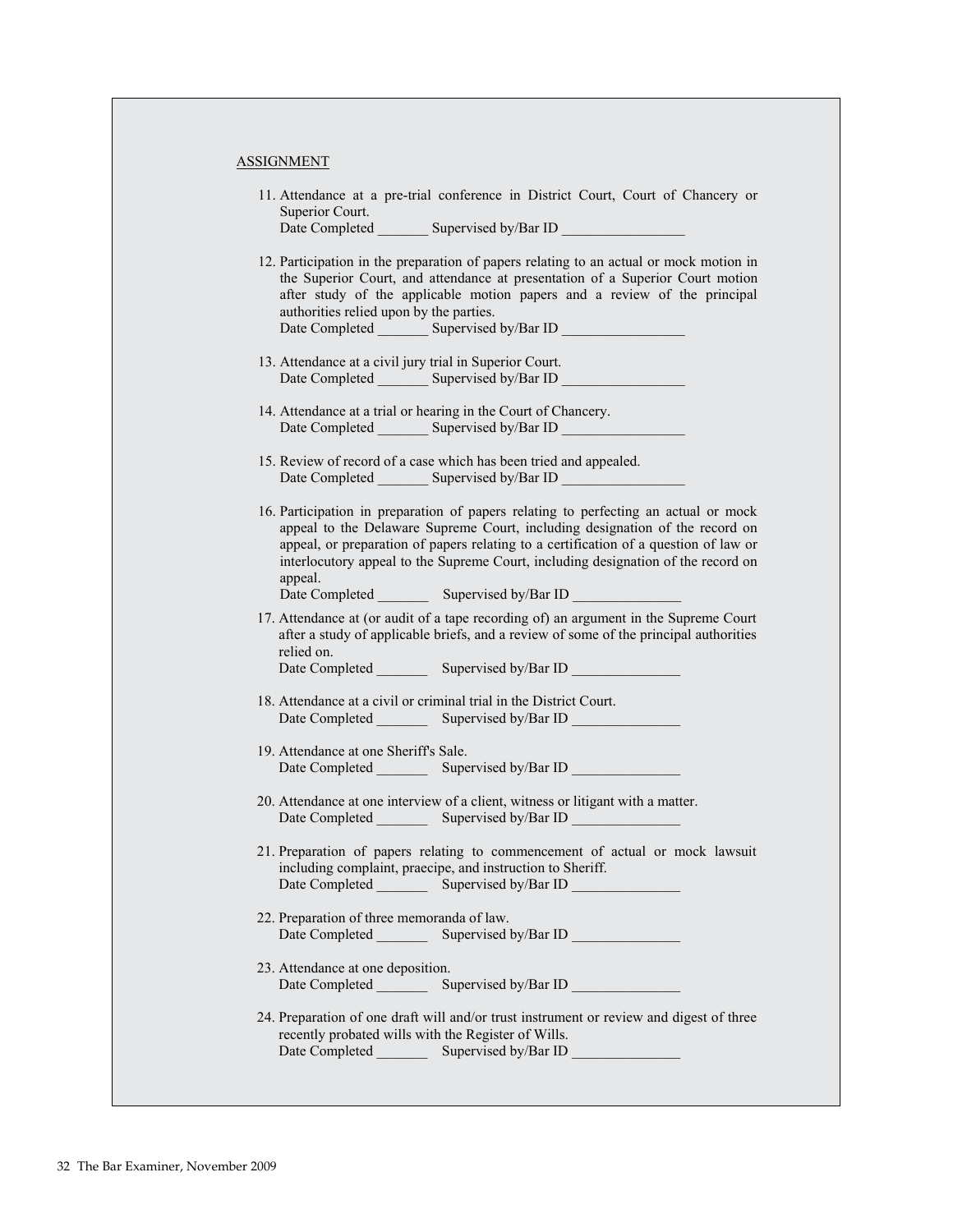## ASSIGNMENT

- 25. Participation in administration of one estate, or review of the records of two estates recently closed at the Register of Wills. Date Completed Supervised by/Bar ID
- 26. Attendance at one real estate closing. Date Completed Supervised by/Bar ID

recently probated wills with the Register of Wills.

- 27. Participation in a complete incorporation of a new company or review and digest of a recently filed certificate of incorporation. Date Completed Supervised by/Bar ID
- 28. Complete title search under supervision. Date Completed \_\_\_\_\_\_\_\_\_\_ Supervised by/Bar ID
- 29. Attendance at a hearing of the Delaware Alcoholic Beverage Control Commission, Industrial Accident Board, or other administrative agency. Date Completed \_\_\_\_\_\_\_\_\_\_\_ Supervised by/Bar ID \_

\* \* \* \* \* \* \* \* \* \*

I, hereby certify that I have completed a clerkship in the State of Delaware under the supervision of a Delaware attorney aggregating substantially full-time service for at least five months' duration in full compliance with Delaware Supreme Court Rule 52(a)(8) and have completed all of the items so indicated on this Law Clerk Schedule.

Signature

Date

I, <u>\_\_\_\_\_\_\_\_\_\_\_\_\_\_\_\_\_\_\_\_\_\_\_\_\_</u>, preceptor for and applicant for admission to the Bar of the State of Delaware, do hereby certify pursuant to the Board of Bar Examiners Rule BR-10(d)(2) that said applicant has served a clerkship in the State of Delaware, aggregating substantially full-time service for at least five months' duration in full compliance with Delaware Supreme Court Rule  $52(a)(8)$  and has completed the items indicated on the Law Clerk Schedule.

Signature of Preceptor

Date

*Source:* Board of Bar Examiners of the Supreme Court of Delaware, Clerkship Checklist, http://courts.state.de.us/ forms/download.aspx?id=28478 (last visited Sept. 22, 2009).